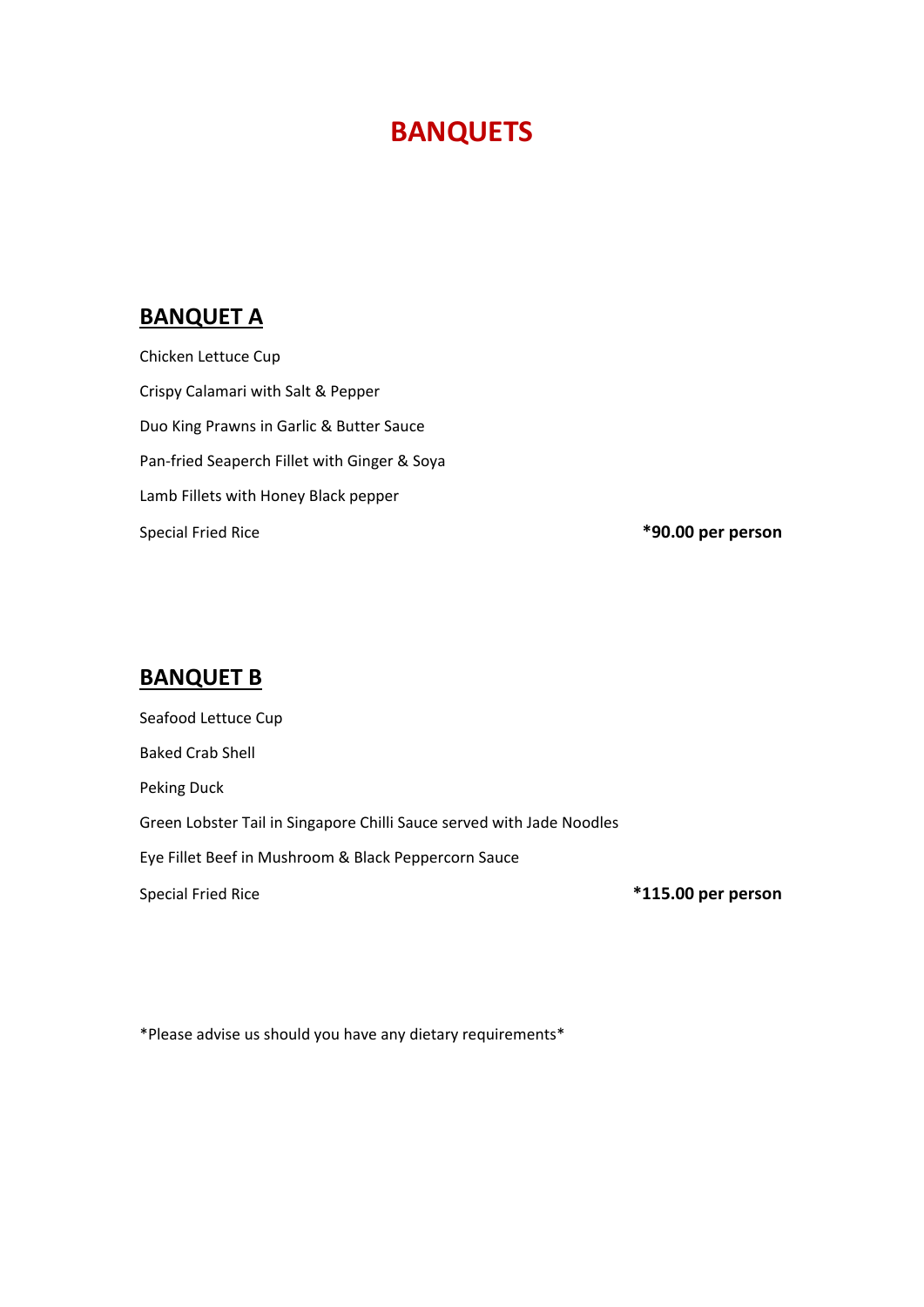# **ENTRÉE**

| <b>Peking Duck (6 pieces)</b>                                                                                                                    | 42.00 |
|--------------------------------------------------------------------------------------------------------------------------------------------------|-------|
| Thinly sliced crispy skin duckling fillets wrapped in a mandarin<br>pancake with cucumber, spring onion & sauce                                  |       |
| <b>Tasmanian Pacific Oysters Platter (6 pieces)</b>                                                                                              | 30.00 |
| Plump oysters prepared<br>three ways: steamed with grated ginger, deep fried in dry chilli garlic<br>& natural with Ginger Flower & Sweat Chilli |       |
| <b>Mango Kataifi Scallops</b>                                                                                                                    | 15.00 |
| Scallops and fresh Mango wrapped in Kataifi pastry fried to<br>Golden brown served with a mango mayo sauce                                       |       |
| <b>Queensland Tiger King Prawns xo Sauce</b>                                                                                                     | 20.00 |
| Pan fried butterfly prawn stuffed with freshly minced prawn<br>meat, onion & mushrooms served with a spicy XO sauce                              |       |
| <b>Black Peppercorn Prawns</b>                                                                                                                   | 18.00 |
| Dry-sautéed freshly shelled king prawns with finely ground<br>black peppercorn, garlic & Chinese rice wine                                       |       |
| <b>Alaskan Black Cod Fillet</b>                                                                                                                  | 20.00 |
| Oven baked Toothfish fillets with mirin & honey served with<br>Warm shredded potato in a vinaigrette dressing                                    |       |
| <b>Garfish Supreme</b>                                                                                                                           | 18.00 |
| Freshly boned garfish stuffed with Chinese mushroom &<br>greens served with a mushroom sauce                                                     |       |
| <b>Crispy Soft Shell Crab</b>                                                                                                                    | 16.00 |
| Deep Fried soft shelled crab with salad in a wasabi mayonnaise sauce                                                                             |       |
| <b>Baked Crab Shell</b>                                                                                                                          | 25.00 |
| Blue swimmer crab meat with onion, bacon & mushroom.<br>Served in crab shell baked with a sprinkle of crumb & shredded cheese                    |       |
| <b>Crispy Calamari</b>                                                                                                                           | 16.00 |
| Stir-fried calamari in tempura batter with chilli, seasoning<br>& Chinese rice wine                                                              |       |
| <b>Scotch Fillet Beef Rolls</b>                                                                                                                  | 15.00 |
| Thinly slices of scotch fillet rolls with enoki mushroom lightly<br>sautéed with a Teriyaki sauce                                                |       |
| <b>Quail-Lemongrass or Salt &amp; Pepper</b>                                                                                                     | 15.00 |
|                                                                                                                                                  |       |

Pan-fried boned quail with lime lemongrass sauce or spicy salt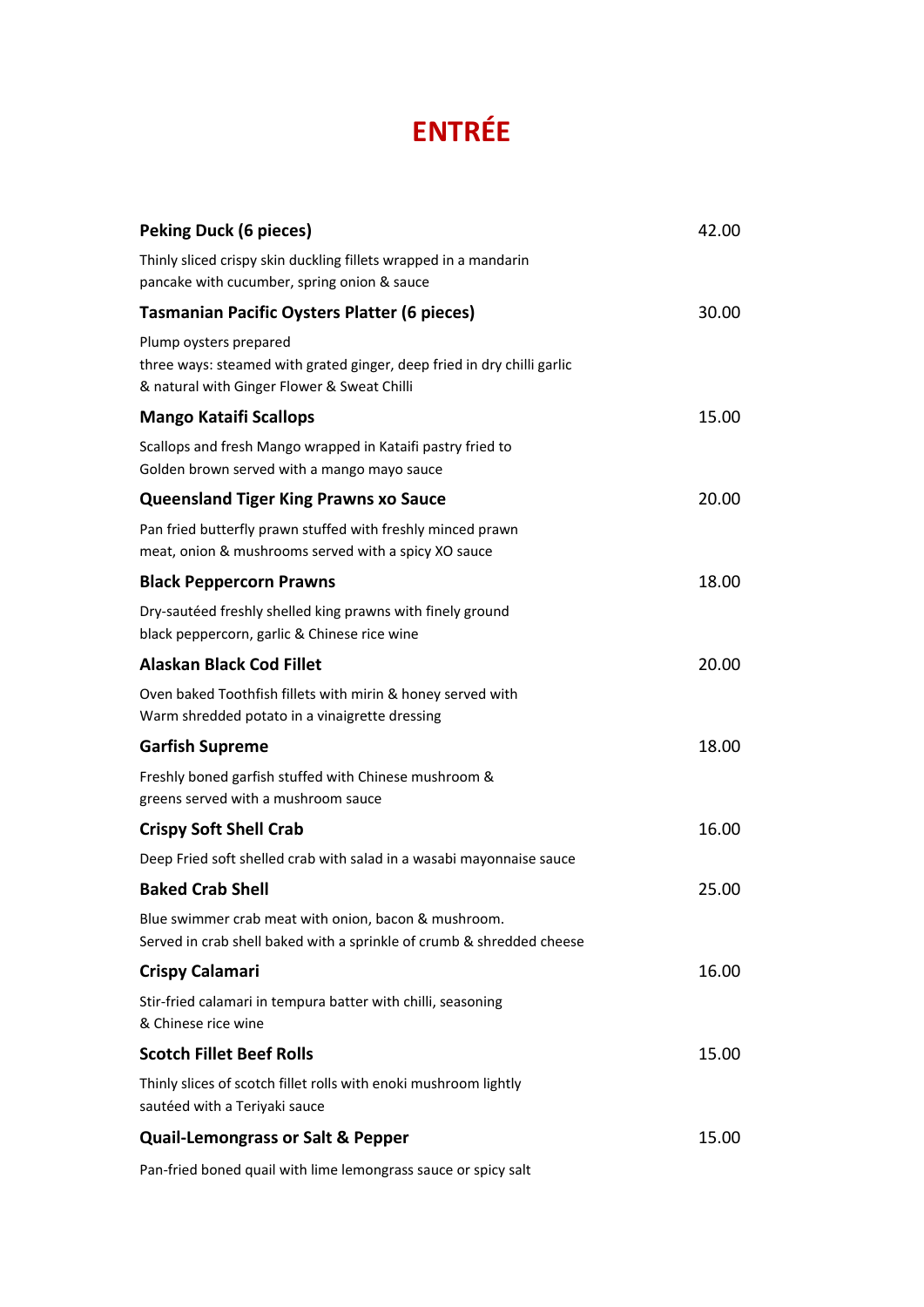| <b>Buddha Belly Quail</b>                                                                                                       | 25.00       |
|---------------------------------------------------------------------------------------------------------------------------------|-------------|
| Twice cooked-steamed & oven baked whole boned quail stuffed with<br>Chicken mince served in a goose<br>Liver & sweet soya sauce |             |
| <b>Lettuce Cup Delight</b>                                                                                                      |             |
| Finely chopped greens, diced chicken in fresh crispy lettuce                                                                    | 10.00       |
| Also available in Crayfish or Seafood                                                                                           | 28.00/16.00 |
| <b>Shanghai Pork Dumplings (6 pcs)</b>                                                                                          | 15.00       |
| 'Xiao Long Bao' Homemade Chinese soup dumplings filled with pork                                                                |             |
| Yum Cha Dim Sims (4 pcs)                                                                                                        | 12.00       |
| Consisting of four varieties of prawn dumpling, pork 'siumai",<br>vegetarian & chicken dumpling                                 |             |
| Spring Rolls (3 pce)                                                                                                            | 15.00       |
| Homemade spring rolls with chicken & vegetable filling.<br>Served with sweet & sour sauce                                       |             |
| Fried Won Tons (5 pce)                                                                                                          | 15.00       |
| Deep fried won tons with mince prawn & pork<br>Served with sweet & sour sauce                                                   |             |
| <b>Satay Beef or Chicken Skewers</b>                                                                                            | 15.00       |
| Succulent chicken or beef skewers in satay sauce                                                                                |             |
| <b>Sesame Prawns</b>                                                                                                            | 18.00       |
| Deep fried toast atop with minced prawn meat & whole prawn<br>Served with sweet & sour sauce                                    |             |

#### **SOUP**

| <b>Sweet Corn Chicken Soup</b>       | 14.00 |
|--------------------------------------|-------|
| <b>Short Soup (Wonton Soup)</b>      | 15.00 |
| <b>West Lake Mince Beef Soup</b>     | 16.00 |
| <b>Hot &amp; Sour Soup</b>           | 18.00 |
| <b>Seafood and Tofu Chowder</b>      | 20.00 |
| <b>Crab Meat and Sweet Corn Soup</b> | 20.00 |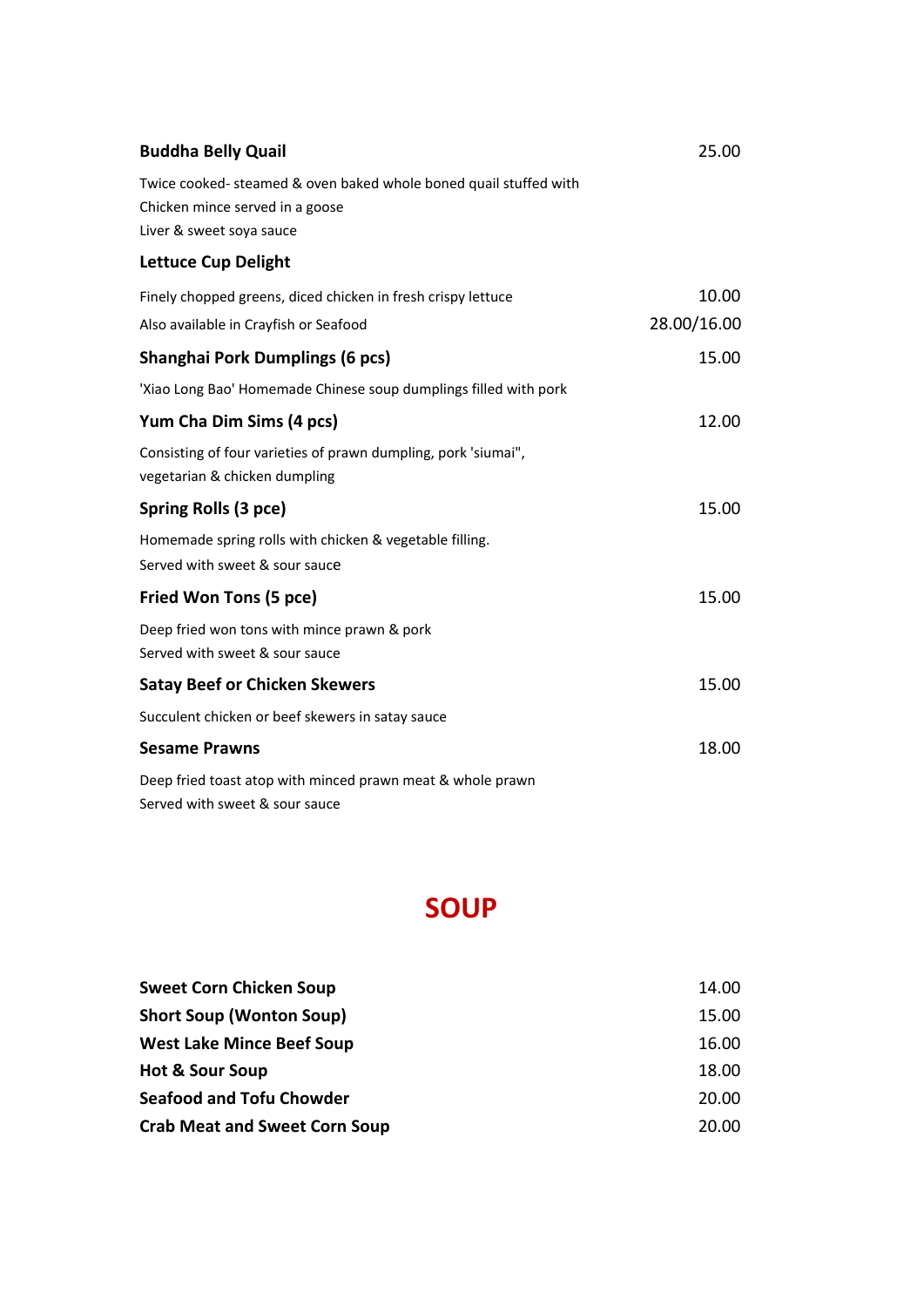#### **SEAFOOD**

| <b>Crispy Calamari with Spicy &amp; Pepper</b>                          | 36.00 |
|-------------------------------------------------------------------------|-------|
| <b>Calamari with Chives in Shrimp Paste</b>                             | 36.00 |
| <b>Stir-fried Rockling Fillets &amp; Vegetables in Black Bean Sauce</b> | 36.00 |
| Pan Fried Pacific Salmon with Ginger & Soya                             | 38.00 |
| <b>Flounder Fillets with Salt &amp; Pepper</b>                          | 38.00 |
| Flounder Fillets with XO Chilli Sauce XO                                | 38.00 |
| <b>Crispy Battered King George Whiting</b>                              | 40.00 |
| Pan-fried or Steamed Seaperch Fillets with Ginger & Soya                | 40.00 |
| Pan-fried Scallops with Black Truffle Sauce & Fresh Mushrooms           | 50.00 |
| <b>Scallops with Satay Sauce</b>                                        | 40.00 |
| <b>Szechuan Chilli Scallops</b>                                         | 40.00 |
| <b>Garlic Prawns on Sizzling Hot Plate</b>                              | 44.00 |
| <b>Singapore Chilli Prawns</b>                                          | 44.00 |
| <b>XO Chilli Prawns</b>                                                 | 44.00 |
| <b>Wasabi Mayonnaise Prawns</b>                                         | 44.00 |
| Victorian Pippis with XO Chilli Sauce + Roti Bread                      | 45.00 |

#### **POULTRY**

| <b>Twice Cooked Duck Breast in Reduced Plum Sauce</b> | 36.00 |
|-------------------------------------------------------|-------|
| <b>Hei Mi Duckling Fillets</b>                        | 36.00 |
| <b>Cantonese Roast Duck</b>                           | 36.00 |
| <b>Shang Dong Fried Duck</b>                          | 36.00 |
| Chou Zhou Chicken                                     | 33.00 |
| Lemon Chicken                                         | 33.00 |
| <b>Sweet Basil Chicken</b>                            | 33.00 |
| <b>Crispy Skinned Spring Chicken with Dry Garlic</b>  | 33.00 |
| <b>Chicken with Cashew Nuts</b>                       | 33.00 |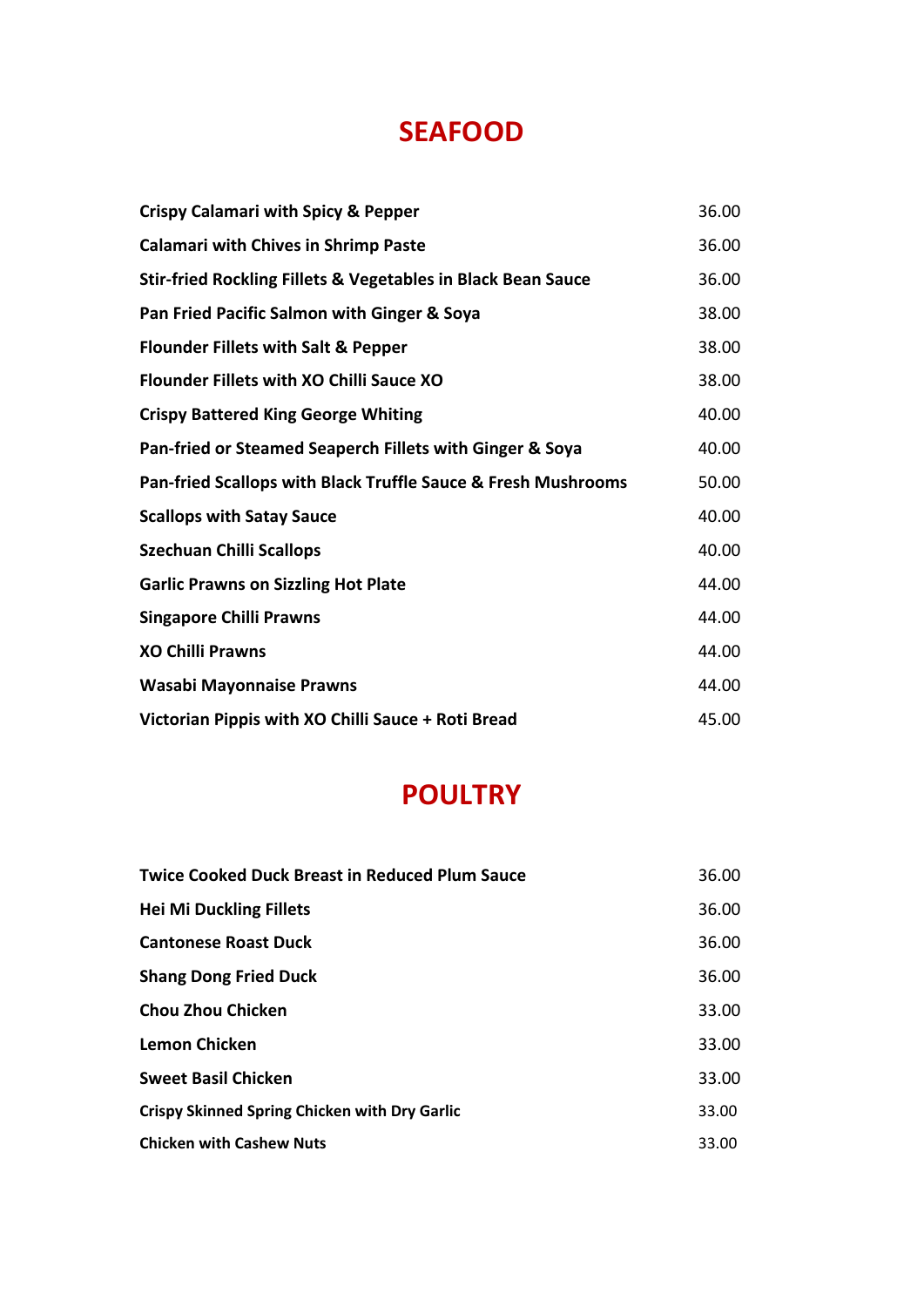## **MEAT**

| <b>Grilled Spring Lamb Cutlets</b>                                                      | 40.00  |
|-----------------------------------------------------------------------------------------|--------|
| <b>Miso Spring Lamb Cutlets</b>                                                         | 40.00  |
| <b>Lamb Ribs with Cumin</b>                                                             | 38.00  |
| <b>Mongolian Lamb Fillets</b>                                                           | 38.00  |
| Lamb Fillets with Honey Black Peppercorn                                                | 38.00  |
| <b>Sweet &amp; Sour Berkshire Pork</b>                                                  | 33.00  |
| Berkshire Pork Fillets with Ginger & Spring Onion                                       | 33.00  |
| Berkshire Pork Fillets with xo Chilli Sauce XO                                          | 33.00  |
| <b>Barbecued Roast Pork Spareribs</b>                                                   | 33.00  |
| <b>Roast Pork with Chinese Mushrooms &amp; Tofu</b>                                     | 33.00  |
| <b>Beef Fillet with Garlic Flakes</b>                                                   | 38.00  |
| <b>Crispy Shredded Mandarin Beef</b>                                                    | 38.00  |
| <b>Cantonese Eye Fillet Beef</b>                                                        | 38.00  |
| <b>Beef Fillets in Black Bean Sauce</b>                                                 | 38.00  |
| <b>Beef Fillets with Black Peppercorn Sauce</b>                                         | 38.00  |
| <b>Wagyu Skirt in Miso Garlic Sauce</b>                                                 | 50.00  |
| Stone Axe Full Blood Wagyu M9 Striploin (300gm)<br>Grilled with Sea Salt & Black pepper | 125.00 |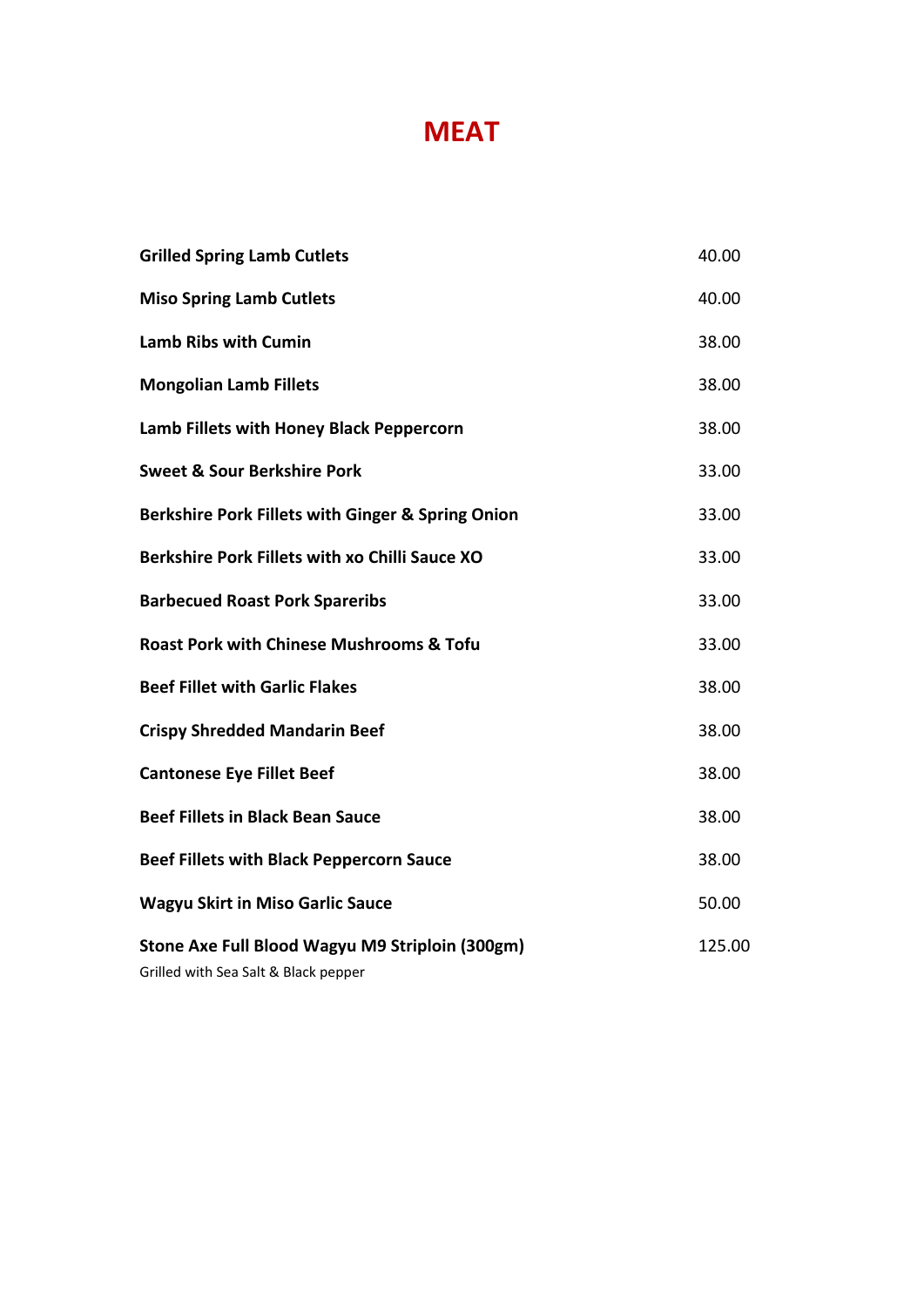#### **CLAYPOT**

| <b>Seafood &amp; Tofu Claypot</b>                         | 42.00 |
|-----------------------------------------------------------|-------|
| <b>Prawns with Rice Vermicelli in Ginger and Scallion</b> | 44.00 |
| <b>Braised Beef Brisket in Broth and White Raddish</b>    | 38.00 |
| <b>Stewed OX Tail &amp; Pumpkin</b>                       | 38.00 |
| Salted Fish with Minced Chicken & Tofu Claypot            | 33.00 |
| <b>Braised Duck, Chinese Mushroom &amp; Tofu Claypot</b>  | 38.00 |

# **Chilli & Spicy**

| Sliced Beef in hot Chilli Oil                                   | 38.00 |
|-----------------------------------------------------------------|-------|
| <b>Rockling Fillets in Spicy Broth &amp; Pickled Vegetables</b> | 40.00 |
| <b>Spicy Pork Belly &amp; Salted Fish</b>                       | 35.00 |
| <b>Hunan Stir-fried Slice Pork Belly</b>                        | 35.00 |
| King Prawns with Rice Vermicelli in Chilli Bean Sauce           | 44.00 |
| <b>Kung Pao Chicken</b>                                         | 35.00 |
| <b>Sautéed Green Beans with Spicy Chicken Mince</b>             | 32.00 |
| <b>Mapo Tofu</b>                                                | 30.00 |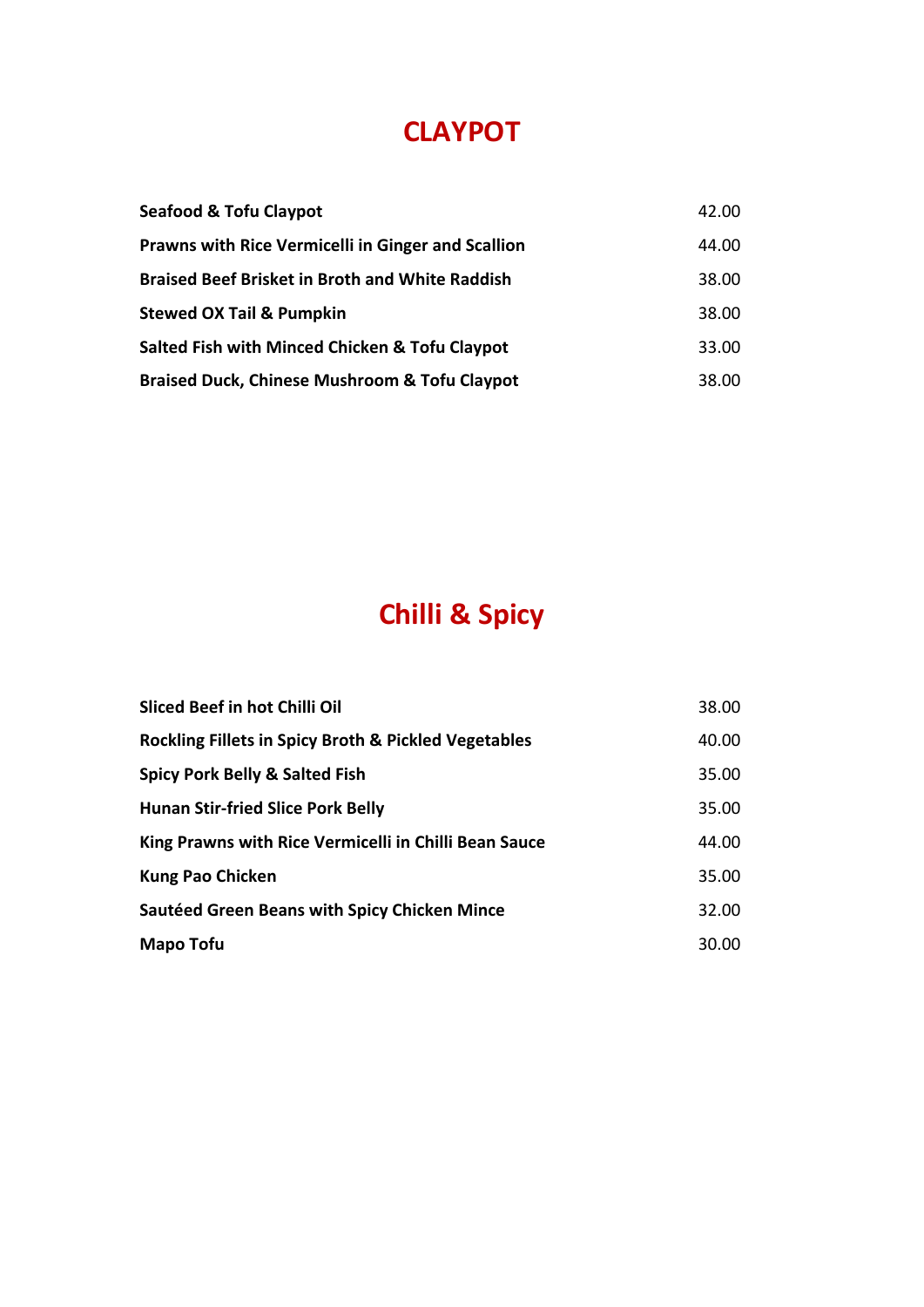# **VEGETARIAN SELECTION**

| Spring Rolls (3 pce)                           | 15.00 |
|------------------------------------------------|-------|
| <b>Lettuce Cup</b>                             | 10.00 |
| <b>Mixed Seasonal Vegetables</b>               | 22.00 |
| <b>Chinese Broccoli or Bok Choy</b>            | 28.00 |
| <b>Baby Spinach</b>                            | 28.00 |
| <b>Singapore Noodles</b>                       | 30.00 |
| <b>Mixed Mushrooms Fried Rice</b>              | 20.00 |
| <b>Steamed Silken Tofu</b>                     | 26.00 |
| Ma Po Tofu (spicy)                             | 26.00 |
| <b>Tofu with Spicy Salt</b>                    | 26.00 |
| <b>Roti Bread</b>                              | 4.50  |
| *Daily Chinese Greens please check with staff* |       |

## **NOODLES**

| <b>Char Kway Teow</b>                        | 30.00 |
|----------------------------------------------|-------|
| <b>Seafood Curry Laksa</b>                   | 42.00 |
| <b>Singapore Noodles</b>                     | 30.00 |
| <b>Seafood Noodles (Egg or Rice Noodles)</b> | 42.00 |
| <b>Shredded Duckling Noodles</b>             | 32.00 |
| <b>Stir Fried Beef Hor Fun</b>               | 30.00 |
| Stir Fried Beef Hor Fun in Egg Gravy         | 30.00 |
| <b>Indian Mee Goreng</b>                     | 30.00 |

#### **RICE**

| <b>Special Fried Rice</b>                           | 18.00 |
|-----------------------------------------------------|-------|
| <b>Fried Rice with Prawns &amp; Chinese Sausage</b> | 25.00 |
| <b>Fried Rice with Salty Fish &amp; Chicken</b>     | 25.00 |
| <b>Shredded Lettuce and Beef/Chicken Fried Rice</b> | 25.00 |
| <b>Nasi Goreng</b>                                  | 25.00 |
| <b>Steam Rice (per person)</b>                      | 3.50  |